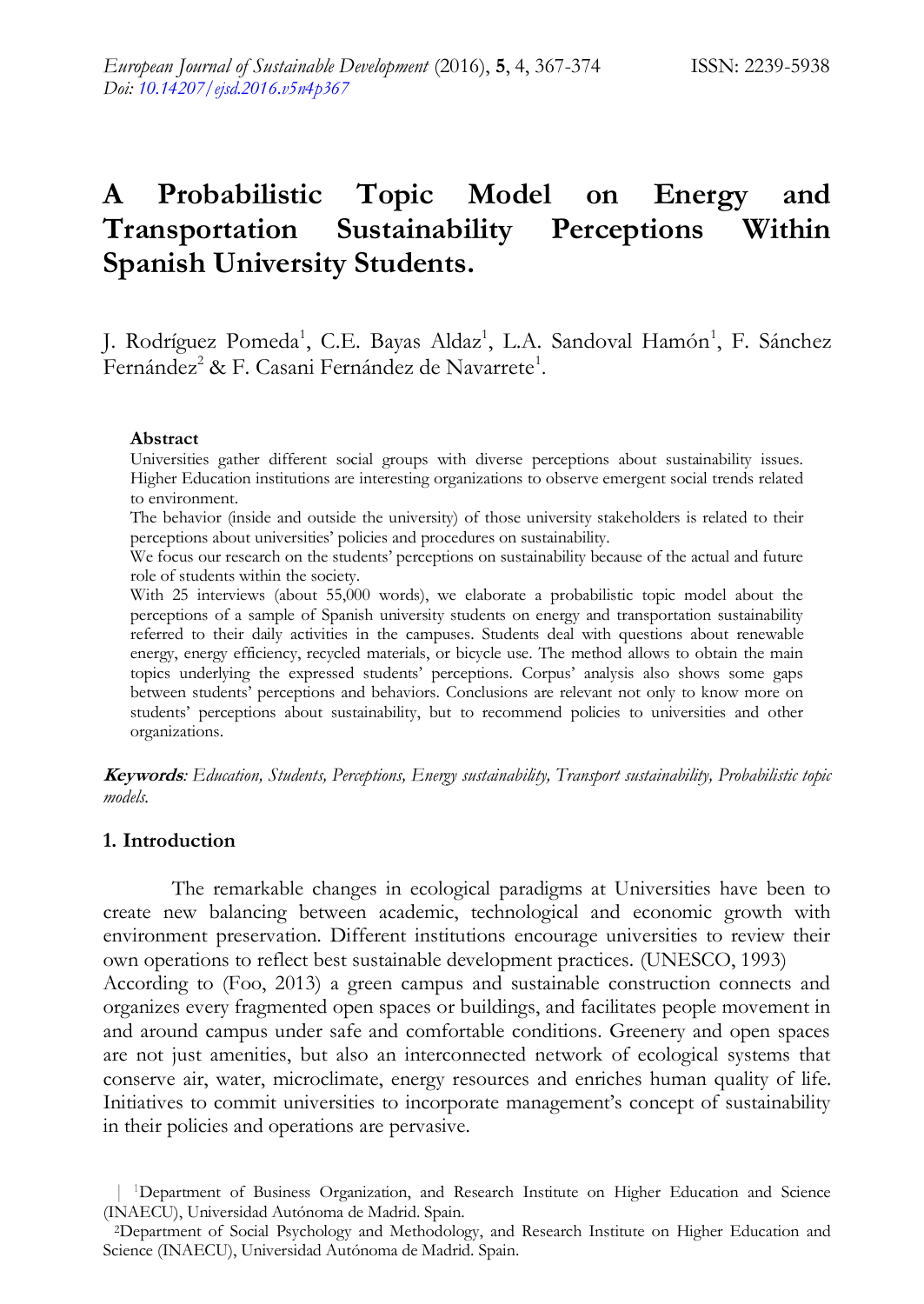A Part of this role is to ensure a high quality of life for future generations, and sustainable development is one of the current contexts in which higher education can focus on this mission (Zeegers & Francis Clark, 2014).

Therefore, this research deals with student"s perceptions on sustainability, taking into account students are the biggest part of the university stakeholder"s population and also their relevant role in the society. These deep interviews were analyzed using MALLET 2.0.7 (Machine Learning for Language Toolkit) (Andrew Kachites, McCallum, 2002), looking for a probabilistic topic model uses the words of the original texts to discover the themes that run through them, how those themes are connected to each other, and how they change over time (Blei, 2012).

These results would be helpful to define recommendations for green campus initiatives to promote ecological challenges, looking forward to be a sustainable university campus with a healthy campus environment, a prosperous economy through energy and resource conservation, waste reduction and an efficient environmental management, and promotes equity and social justice in their affairs and export these values at community, both at national and at global levels (Alshuwaikhat & Abubakar, 2008)

# **2. Theoretical Background**

According to (Newman, 2006) there is a common understanding in the literature that a sustainable university campus implies a better balance between economic, social and environmental goals in policy formulation as well as a long-term perspective about the consequences of today"s campus activities. (del Mar Alonso-Almeida, Marimon, Casani, & Rodriguez-Pomeda, 2015) Universities play a key role in the development of society, and their involvement in sustainable development will be crucial in changing current practices in society towards sustainable development. Some actions need to be taken to persuade universities to adopt reporting standards and to highlight the benefits and necessity of sustainability reporting.

On the other hand, (Sandoval Hamón, L.A., Bayas Aldaz, C.B., Rodríguez Pomeda, J., Sánchez Fernández, F., & Casani Fernández de Navarrete, F., 2016) Ecocity and Ecocampus have similar challenges from different scales. In fact, both concepts are interrelated, because both administrations, local and university, should work in coordination to cope with the environmental problems that they have to face. One of the main sustainability challenges faced by today"s society and how this vision is applied, under the Ecocampus concept, to the sustainable policies on university campuses. The main initiatives are related with energy and water consumption, transportation and mobility, waste reduction and recycling processes.

Some authors consider that a sustainable university campus should incorporate students" opinions concerning some factors "that contributed to environmental sustainability: green campus operation measures; campus administration, organization, and leadership; teaching, research, and service" (James & Card, 2012). However, other previous studies have focused on analyze students' environmental awareness based on their daily activities.

Researchers from The Indian Institute of Technology Roorkee studied the perception of the students on the importance of sustainability to the campus. One hundred sixty-five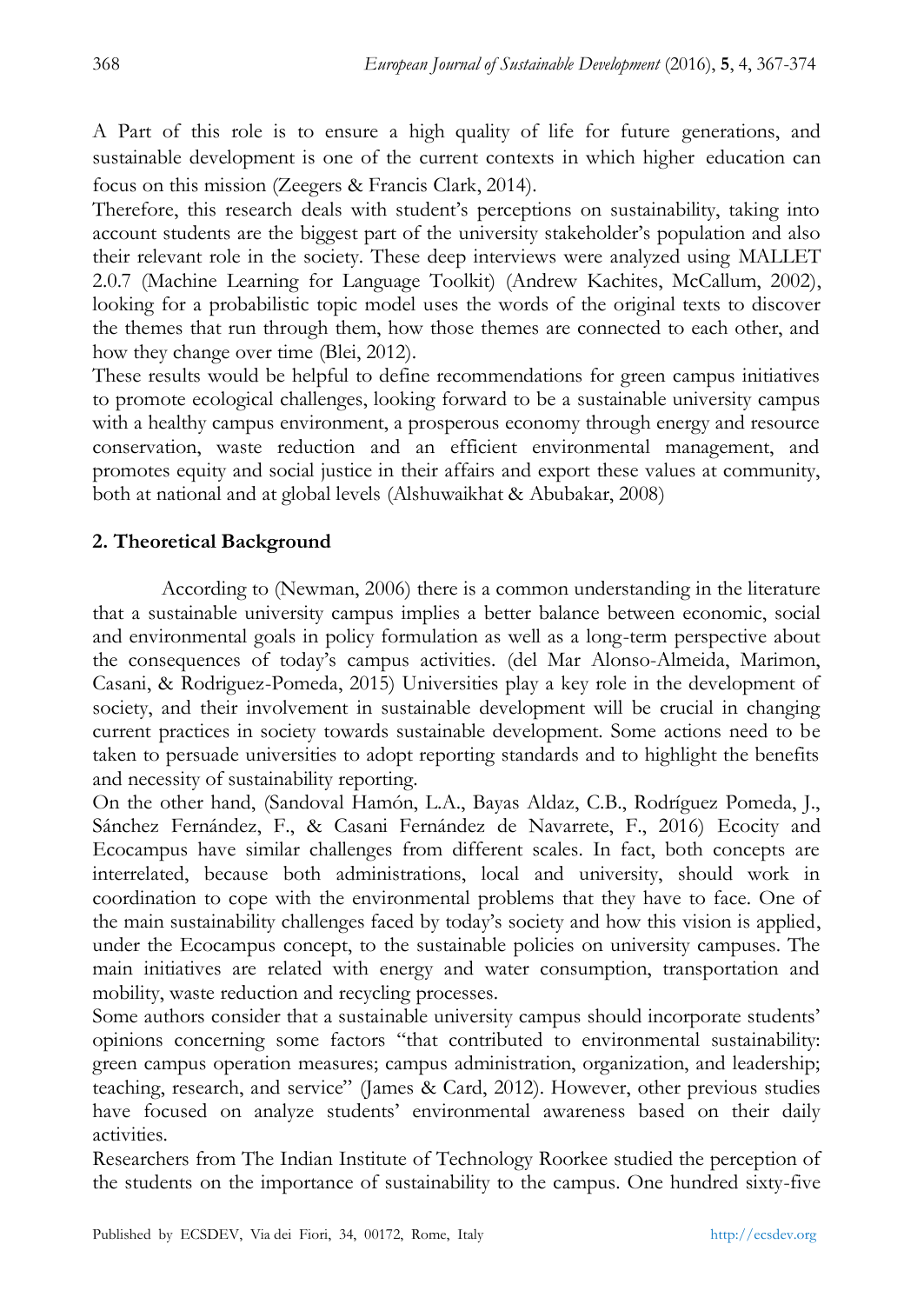students participated in the survey. The survey focuses on four broad categories, environmental, educational, research, and management factors also, the results showed that growing awareness on campus sustainability has resulted into specific practices in energy and transportation. Operational parameters of environmental factors are considered more important compared to the education and management parameters (Bantanur, Mukherjee, & Shankar, 2015)

Additionally, a questionnaire survey at three Universities of the Comunidad Valenciana, Spain; with a total of 922 students answered the survey. A majority of respondents were not aware of the impact of their daily activities on the environment. 75% Answered that their daily activity at University does not affect the environment in any way, and only 22.5% thought it did. (Angeles Ull, Pilar Martinez-Agut, Pinero, & Aznar-Minguet, 2014) Further, Add to this (de Navarrete, 2015) raises a study of student's perceptions toward Corporate Social Responsibility applying to other Latin American countries, the results showed students" perceptions and attitudes are very positive. However, they consider that sustainability is less important than other more traditional responsibilities of the company. It also shows some differences between countries and women have the more positive attitude towards CSR and sustainability topics.

It is important to point out the role of students" collective behavior considering their environmental impact and their view about universities´ sustainability policies and operations.

## **2.1 Research question**

Our research question focus on students" opinion as follows:

What are the main topics within students' perceptions about renewable energy, energy efficiency, recycled materials, or bicycle use in their daily activities in the campus?

# **3. Methodology**

This study analyzes a social dialogue perspective using a mixed qualitative and quantitative methodology; this is, twenty-five students of ten Spanish Universities were interviewed looking for their views on three principal topics: (1) Level of understanding of sustainability, environment and transport in a general framework. (2) Universities" initiatives and actions about sustainable energy, public transport and mobility. (3) Forward looking approach of Sustainable universities. The set of interviews transcription allows to build a corpus containing about 55,000 words. A probabilistic topic model was obtained on it; the model emerges from "modelling algorithms [that] are a part of machine learning methods for discovering hidden thematic structure in large collections of documents. With a collection of documents as input, a topic model can produce a set of interpretable "topics" and assess the strengths with which each document exhibits those topics." (DiMaggio, Nag, & Blei, 2013)

In such a contexts, in the case of (Rodriguez-Pomeda & Casani, 2016) it research applied topic modeling methodology to the corpus of 100 speeches, with approximately 245,000 words captured, the main ideas and communities behind the prolific production of texts by world-class universities"" Presidents, selecting the four main topics allows for the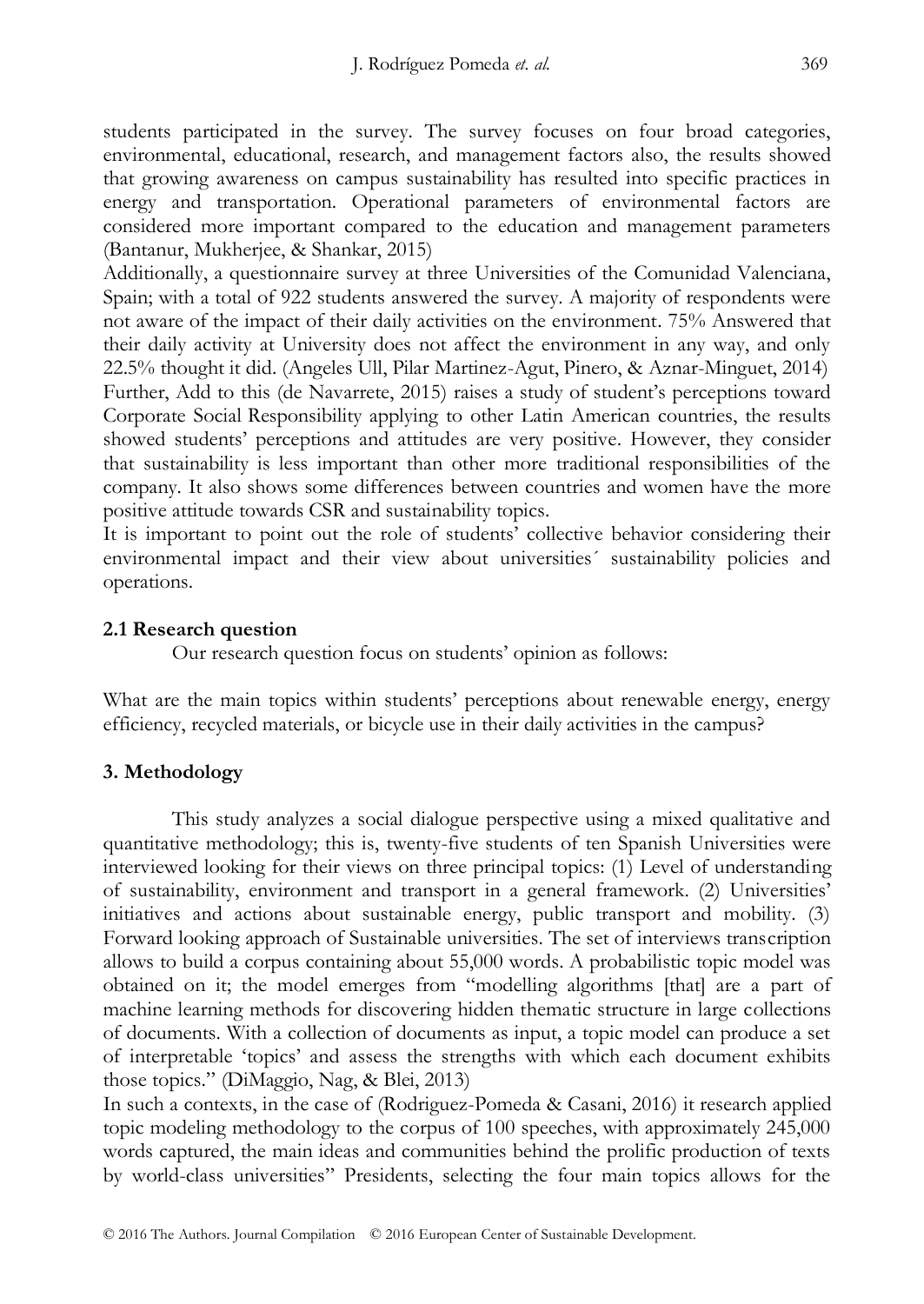simplification of the analysis and the subsequent interpretation of the results.

 Based on specific statistical assumptions, a probabilistic topic model called Latent Dirichlet Allocation (LDA) splits the corpus in some ¨bag of words". LDA (which is the simplest topic model) provides a powerful tool for discovering and exploiting the hidden thematic structure in large archives of text (Blei, 2012). We develop a LDA using MALLET, an open source software that "can help navigate large bodies of information" (Andrew Kachites, McCallum, 2002).

 To offer a graphical representation that facilitates the interpretation of the results we used GEPHI "an open source software for graph and network analysis. It uses a 3D render engine to display large networks in real-time and to speed up the exploration" (Bastian, Heymann, Jacomy, & others, 2009).

We picked up 10 topics to build the LDA model, because the number of topics best suited to the dimension of our corpus, as we explain in the following section.

#### **4. Analysis of the Results and Discussion**

The following section reports on the analysis of the corpus of the students" interviews, considering the main ideas extracted by MALLET. This open-source software classified the words (see Table 1), and we select ten topics. (Graham, Milligan, & Weingart, 2016) suggest to choose a small number of topics when the size of the corpus is similar to ours. LDA is an unsupervised method to obtain the topics used to build the texts comprised in the corpus, and also offers the topics" proportion within the corpus.

Thus, to build a graph that facilitates the understanding of the connections between topics and the interviews, we created a bi-modal network visualization (topics and texts, each one of them arise from one student interview transcription), as in Fig. 1. The links between nodes reflects the density of students" interviews in relation to the main topics; therefore "city"s future" has a strong connection with interview 1, and less intensive connection with 25, 6 and 17; car-saving and renewable energy are the most used topics and, consequently, connect to most of the interviews.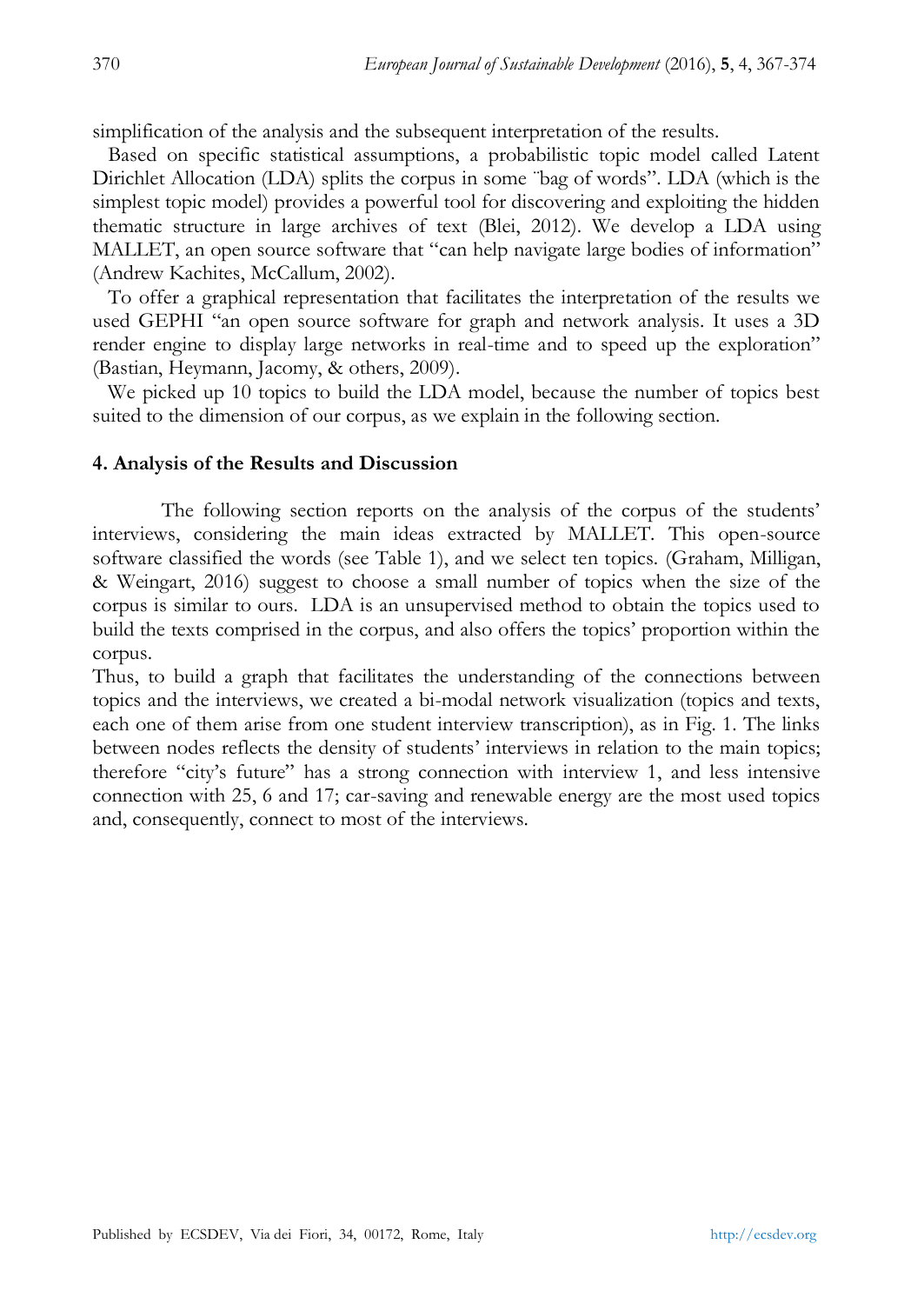| Keywords      | car - saving                                                                              | UAM - city's future                                                         | mobility                                                                                  | train cost                                                                                | bikes                                                                                         | transportation-environment                                                                                                     | expenses-gas                                                                                   | pollution-sustainable change                                                                | renewable energy - Madrid                                                                             | alternative energy-universities                                                                                             |
|---------------|-------------------------------------------------------------------------------------------|-----------------------------------------------------------------------------|-------------------------------------------------------------------------------------------|-------------------------------------------------------------------------------------------|-----------------------------------------------------------------------------------------------|--------------------------------------------------------------------------------------------------------------------------------|------------------------------------------------------------------------------------------------|---------------------------------------------------------------------------------------------|-------------------------------------------------------------------------------------------------------|-----------------------------------------------------------------------------------------------------------------------------|
| Words         | well car also example good actions man maybe my many complicated actions<br>be save there | then something has go many UAM future see city something this believe close | few good house although idea nobody comes those ways come less right reality<br>other gas | think there nothing final important walking so you promote use cost train<br>almost super | seem there same neither all minutes problem bike quiz paper many really light<br>far side tax | transport mode madrid environment car solar parking sustainability solar<br>faculty bike comfort could campus metro many hours | people be less fact always duty panels till spending time site pay gas heat think<br>bad bikes | energy my pollution same money world many seem expensive suppose slow<br>change sustainable | university now cars things sometimes electric class much better madrid get<br>renewable you put rente | topic energy type this universities think heater know topic small saving start<br>efficient alternatives these conscious be |
| Number Weight | $\Omega$                                                                                  | $\sqrt{ }$                                                                  | $\sqrt{2}$                                                                                | $\sqrt{ }$                                                                                | 5                                                                                             | $\sqrt{ }$                                                                                                                     | $\sqrt{2}$                                                                                     | $\Omega$                                                                                    | $\sqrt{2}$                                                                                            | 5                                                                                                                           |
|               |                                                                                           |                                                                             | 2                                                                                         | 3                                                                                         | 4                                                                                             |                                                                                                                                | $\epsilon$                                                                                     | Γ                                                                                           | ∞                                                                                                     | $\circ$                                                                                                                     |

 **Table 1 Keywords of the main topics.**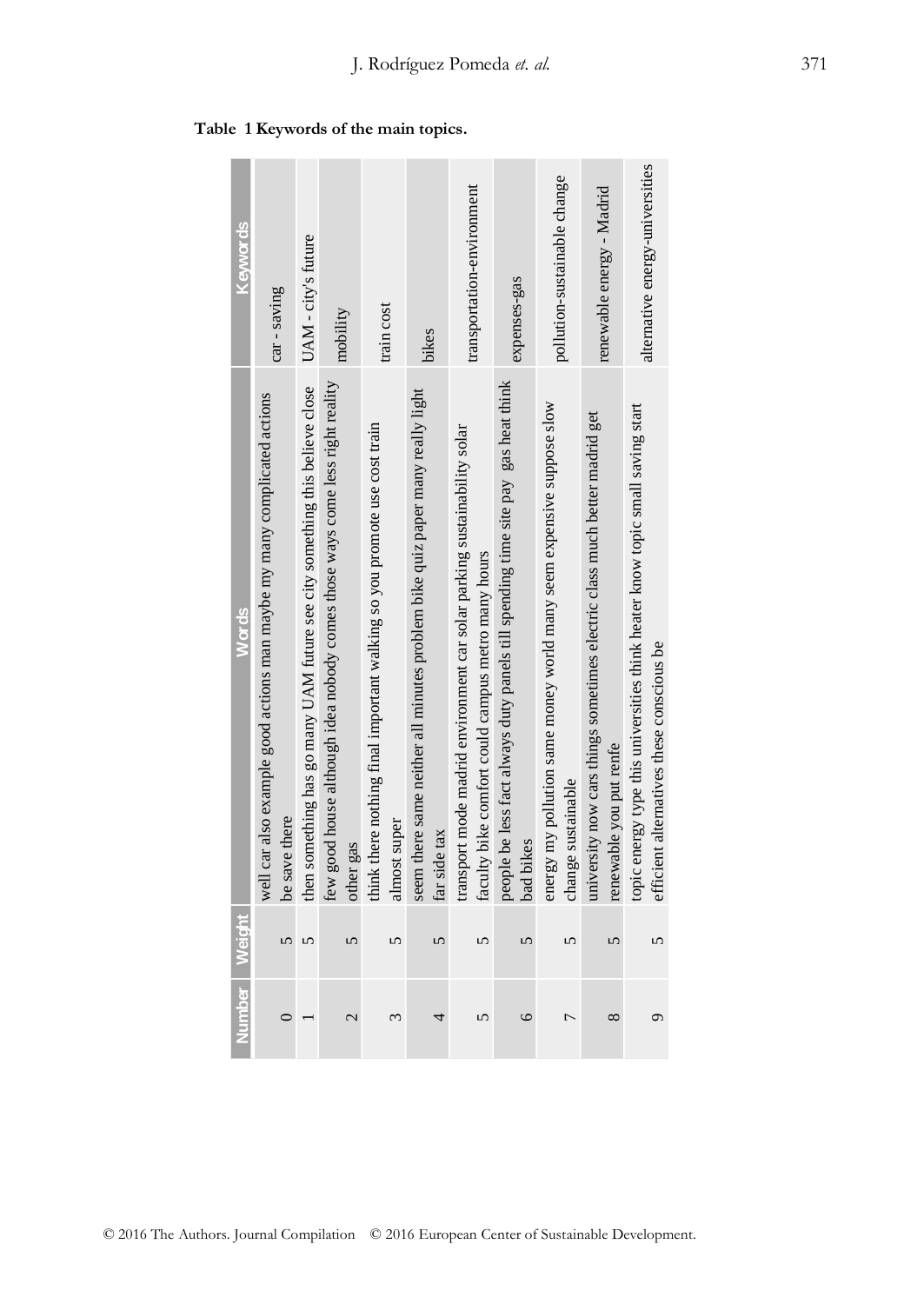

*Figure 1 The network of the main topics and students.*

The results show that student"s perceptions are focused in transport modes to universities; they are also concerned with renewable energy, and mention transportation alternatives like electric cars, and bicycles. On energy efficiency, students advocate improving all the sustainable initiatives implemented by universities, call for a growing environmental awareness, and support a higher consciousness on pollution.

# **Conclusions**

This paper focuses on Spanish students' perceptions about renewable energy, energy efficiency, recycled materials, or bicycle use in their daily activities in the campus. The method identified 10 main topics related to our research question, which describe firstly the student"s concerning of transportations costs, energy use and the inefficient use of our resources.

Additionally, this study show that is necessary to improve a bicycle lane inside and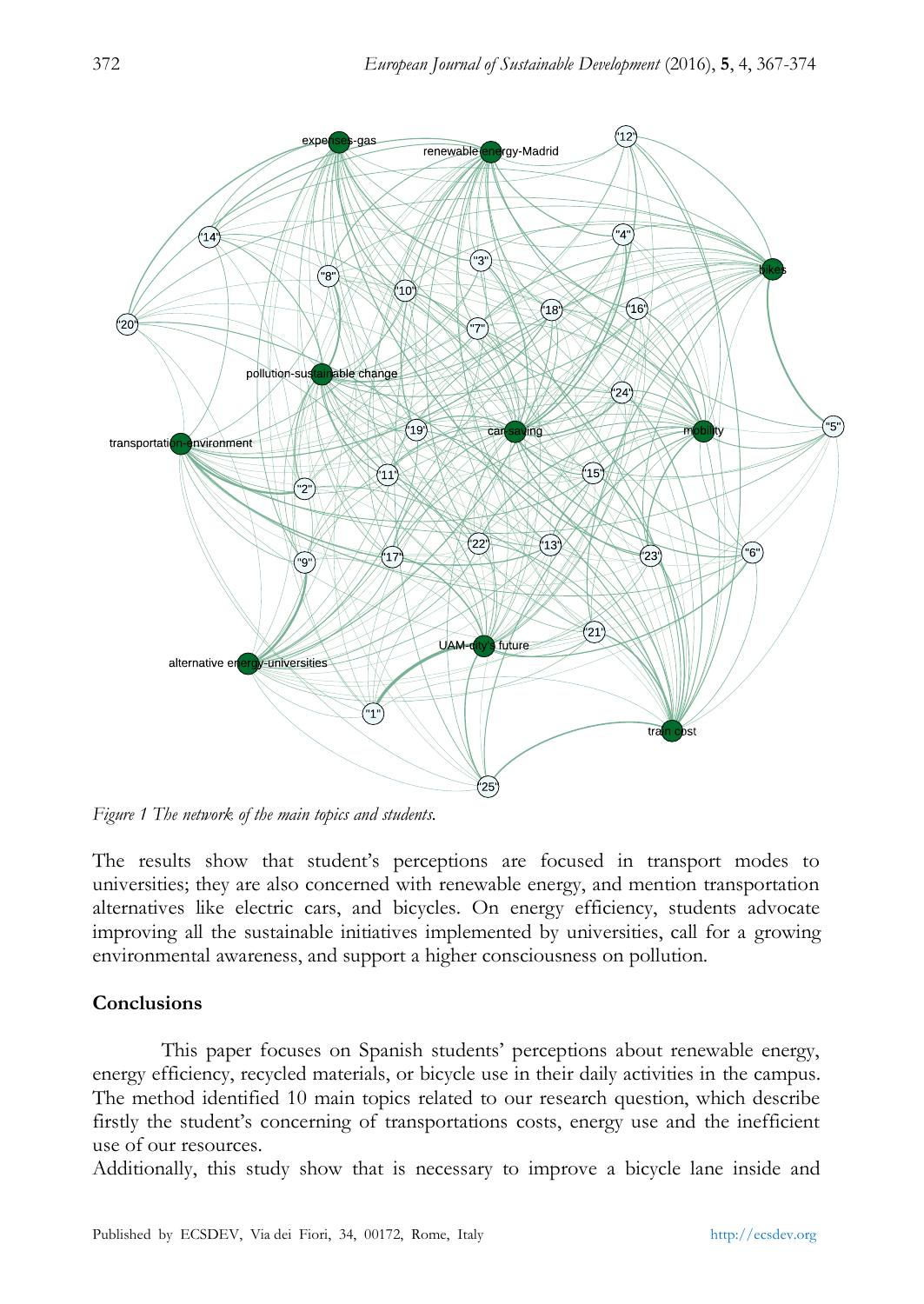outside of universities, to promote the use of bicycles as a mode of transportation. There are also other very important factors related to the mobility topic: comfort, independence, and the time spent with any mode of transportation. Students consider that electric and hybrid vehicles should be a good government"s initiatives for transforming transportation in the future.

Finally, in order to become a society more involved in sustainable actions, the majority of the respondents thinks that universities and government have to take effective actions and polices to remove the financial burdens that implies environmental protection today.

## **Limitations and further research**

We have considered a small sample of student, so it is advisable to develop a larger sample looking for a sound LDA model. Another issue to analyze in the future is the relationship between students" perceptions and behaviors. Both limitations should be considered goals for further research.

## **Acknowledgements**

This research was supported by the project "Research on energy efficiency and sustainable transport in urban areas: analysis of scientific development and the social perception of the subject from the perspective of metric information studies" (SOENTRAN CSO2014-51916-C2-1-R). Spanish Ministry of Economy and Competitiveness (2015-2018).

#### **References**

- Alshuwaikhat, H. M., & Abubakar, I. (2008). An integrated approach to achieving campus sustainability: assessment of the current campus environmental management practices. Journal of Cleaner Production, 16(16), 1777–1785.
- Andrew Kachites, McCallum. (2002). MALLET: A machine learning for language toolkit (Version 2.0.7). UMASS.
- Angeles Ull, M., Pilar Martinez-Agut, M., Pinero, A., & Aznar-Minguet, P. (2014). Perceptions And Attitudes Of Students Of Teacher-Training Towards Environment And Sustainability. In F. Ozdamli (Ed.), 3rd World Conference on Educational Technology Researches 2013, Wcetr 2013 (Vol. 131, pp. 453–457). Amsterdam: Elsevier Science Bv.
- Bantanur, S., Mukherjee, M., & Shankar, R. (2015). Sustainability perceptions in a technological institution of higher education in India. Current Science, 109(12), 2198–2203.
- Bastian, M., Heymann, S., Jacomy, M., & others. (2009). Gephi: an open source software for exploring and manipulating networks. ICWSM, 8, 361–362.
- Blei, D. M. (2012). Surveying a suite of algorithms that offer a solution to managing large document archives. Communication of the ACM, 55(4), 77–84.
- del Mar Alonso-Almeida, M., Marimon, F., Casani, F., & Rodriguez-Pomeda, J. (2015). Diffusion of sustainability reporting in universities: Current situation and future perspectives. Journal of Cleaner Production, 106, 144–154.
- de Navarrete, F. C. F. (2015). La educación superior como dinamizadora de la responsabilidad social empresarial: un estudio comparado entre los futuros dirigentes empresariales en América Latina. Liber Factory. Retrieved from https://books.google.es/books?hl=es&lr=&id=KEAECAAAQBAJ&oi=fnd&pg=PA11&dq=la